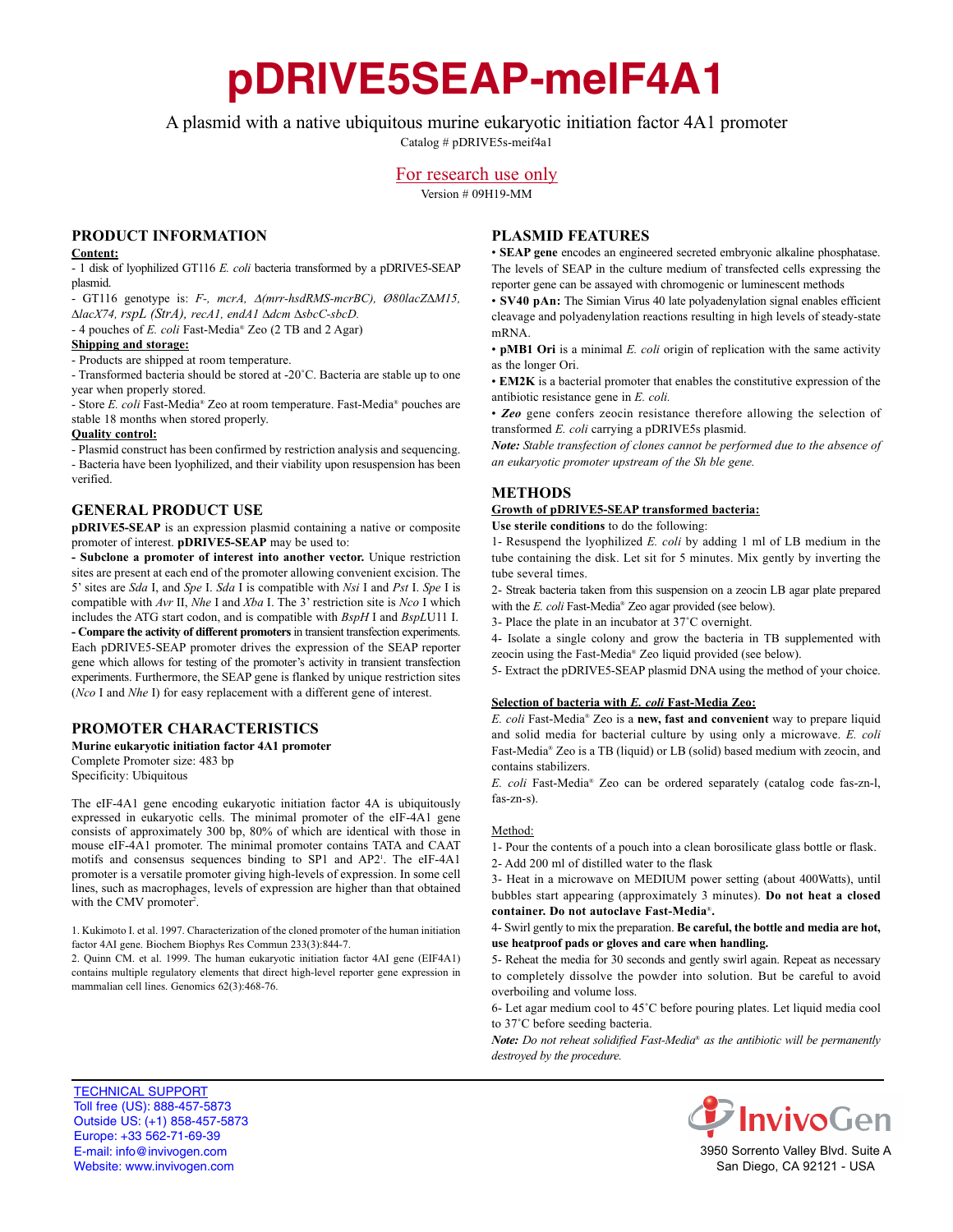

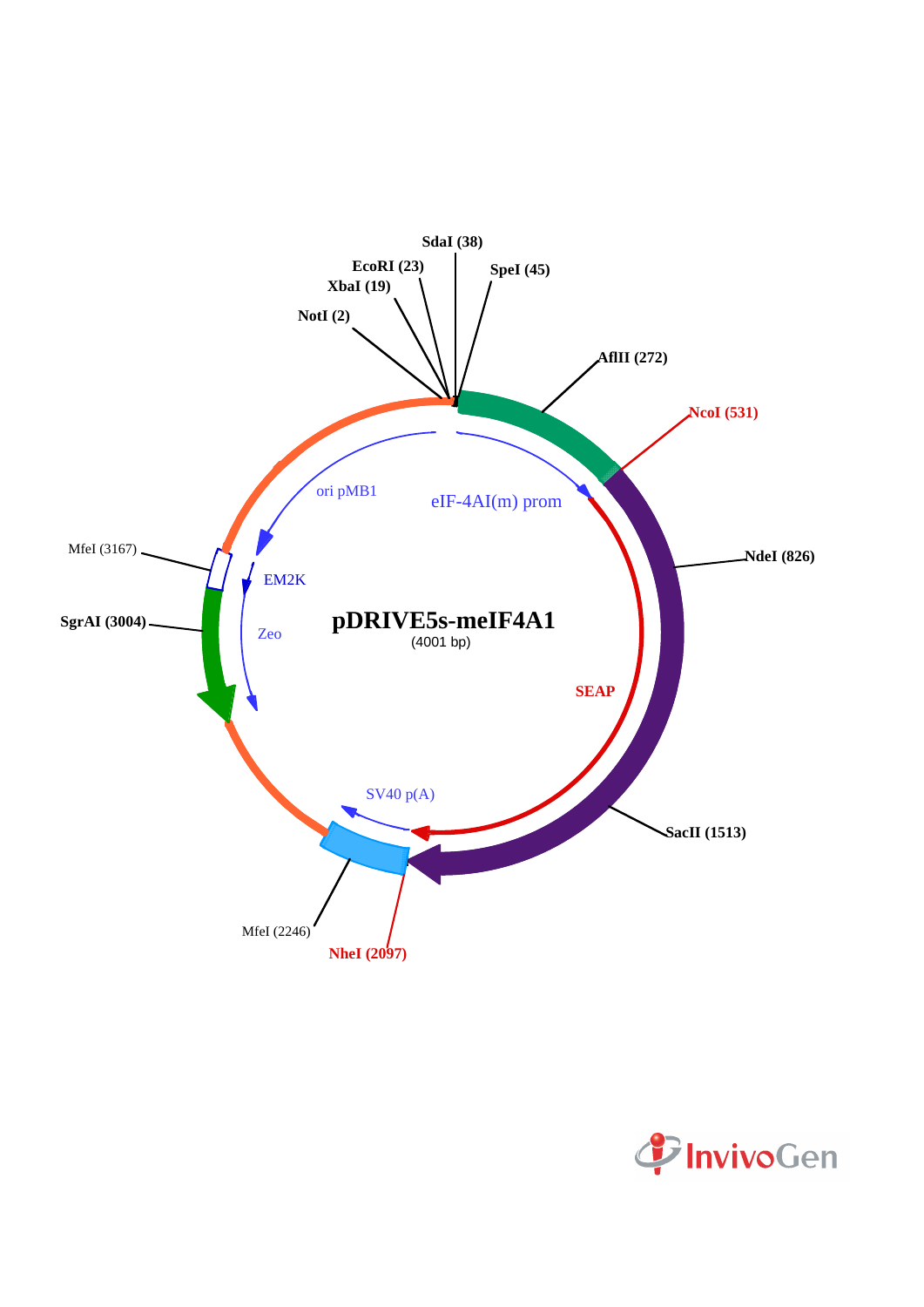| EcoRI(23)<br>NotI $(2)$<br>XbaI(19)<br><b>SdaI</b> (38)<br>Spel(45)                                                                                                                                                                                                                                                                                                     |
|-------------------------------------------------------------------------------------------------------------------------------------------------------------------------------------------------------------------------------------------------------------------------------------------------------------------------------------------------------------------------|
| 101 GAAAACCCAGGTAAAGGAAAGTGGCAGTCCAGACTGCCCGGAAGTTCCTGGAGGCTAAGGCCTCACCCCCGTCGCTTGATAGGACCTGCTGAGCCACATG                                                                                                                                                                                                                                                                |
| AfIII $(272)$<br>201 ACTAAGGCACGATCGCCTCCGCACGTGTAAAGGTGCTGCGGTTCCAAGATGGCTGCCCCGCCGCGAGGCCCGACTTAAGTATGTCACTTCCGCACCAGCGA                                                                                                                                                                                                                                              |
| 301 GAAAGGCGGACCCTTCAGCCAATGAGGCCATAGGGCGGGGCTAGGCCATGATGGGCTTTCAAACTACCCAATAGGGCGTCCGAACTAAAGCGCCTACAAA                                                                                                                                                                                                                                                                |
| 401 GTAACGTCACGTCGAGTTGCAGAGCGCCGGCAGGCGGGGAGAGGTGGCCAAGCCAATGCGATGGCTGGGGCGGGGTCGGACGCTCTATAAGTTGTCGAT                                                                                                                                                                                                                                                                 |
| <b>NcoI</b> (531)                                                                                                                                                                                                                                                                                                                                                       |
| 501 AGGCGGGCACTCCGCCCTAGATTCTAAGGACCATGGTTCTGGGGCCCTGCATGCTGCTGCTGCTGCTGCTGCTGGGCCTGAGGCTACAGCTCTCCCTGGG<br>→▶MVLGPCMLLLLLLLGLRLQLSLG                                                                                                                                                                                                                                   |
| 23 I I P V E E E N P D F W N R E A A E A L G A A K K L Q P A Q T A A<br>701 AAGAACCTCATCATCTTCCTGGGCGATGGGATGGGGTGTCTACGGTGACAGCTGCCAGGATCCTAAAAGGGCAGAAGAAGGACAAACTGGGGCCTGAGA                                                                                                                                                                                         |
| 57 K N L I I F L G D G M G V S T V T A A R I L K G Q K K D K L G P E<br><b>NdeI</b> (826)                                                                                                                                                                                                                                                                               |
| 801 TACCCCTGGCTATGGACCGCTTCCCATATGTGGCTCTGTCCAAGACATACAATGTAGACAAACATGTGCCAGACAGTGGAGCCACAGGCCTACCT<br>90 I P L A M D R F P Y V A L S K T Y N V D K H V P D S G A T A T A Y L                                                                                                                                                                                           |
| 123 C G V K G N F Q T I G L S A A A R F N Q C N T T R G N E V I S V M<br>1001 AATCGGGCCAAGAAAGCAGGGAAGTCAGTGGGAGTGGTAACCACCACACGAGTGCAGCACGCCTCGCCAGCCGGCACCTACGCCCACACGGTGAACCGCA                                                                                                                                                                                      |
| 157 NR A K K A G K S V G V V T T T R V Q H A S P A G T Y A H T V N R<br>1101 ACTGGTACTCGGACGCCGACGTGCCTCCCTCGCCCGCCAGGAGGGGTGCCAGGACATCGCTACGCAGCTCATCTCCAACATGGACATTGATGTGATCCT                                                                                                                                                                                        |
| 190N W Y S D A D V P A S A R Q E G C Q D I A T Q L I S N M D I D V I L<br>1201 GGGTGGAGGCCGAAAGTACATGTTTCGCATGGGAACCCCAGACCCTGAGTACCCAGATGACTACAGCCAAGGTGGGACCAGGCTGGACGGAAGAATCTG<br>223 CGGRKYMFRMGTPDPEYPDDYSQGGTRLDGKNL                                                                                                                                             |
| 1301 GTGCAGGAATGGCTGGCGAAGCGCCAGGGTGCCCGGTATGTGGGAACCGCACTGAGCTCATGCAGGCTTCCCTGGACCCGTCTGTGACCCATCTCATGG<br>257 V Q E W L A K R Q G A R Y V W N R T E L M Q A S L D P S V T H L M                                                                                                                                                                                       |
| 290▶G L F E P G D M K Y E I H R D S T L D P S L M E M T E A A L R L L S<br><b>SacII</b> (1513)                                                                                                                                                                                                                                                                          |
| 323 R N P R G F F L F V E G G R I D H G H H E S R A Y R A L T E T I M<br>1601 TTCGACGACGCCATTGAGAGGGCGGGCCAGCTCACCAGCGAGGAGGACACGCTGAGCCTCGTCACTGCCGACCACTCCCACGTCTTCTCCTTCGGAGGCT<br>357 F D D A I E R A G Q L T S E E D T L S L V T A D H S H V F S F G G                                                                                                             |
| 1701 ACCCCCTGCGAGGGAGCTCCATCTTCGGGCTGGCCCCTGGCAAGGCCCGGGACAGGAAGGCCTACACGGTCCTCTATACGGAAACGGTCCAGGCTATGT<br>390YY P L R G S S I F G L A P G K A R D R K A Y T V L L Y G N G P G Y V<br>1801 GCTCAAGGACGGCCCGGCCGGATGTTACCGAGAGCGAGAGCGGGAGCCCCGAGTATCGGCAGCAGTCAGCAGTGCCCCTGGACGAAGAGACCCACGCA<br>423 L K D G A R P D V T E S E S G S P E Y R Q Q S A V P L D E E T H A |
| 457 GED V A V F A R G P Q A H L V H G V Q E Q T F I A H V M A F A A<br><b>NheI</b> (20                                                                                                                                                                                                                                                                                  |
| 2001 GCCTGGAGCCCTACACCGCCTGCGACCTGGGCCCCCCCGCGGCACCACCGACGCCGCGCACCCGGGGCGGTCCCGGTCCAAGCGTCTGGATTGAAGCTA<br>490 C L E P Y T A C D L A P P A G T T D A A H P G R S R S K R L D •<br>2101 GCTGGCCAGACATGATAAGATACATTGATGAGTTTGGACAAACCACAACTAGAATGCAGAAAAAAATGCTTTATTTGTGAAATTTGTGATGCTATTGC                                                                              |
| MfeI (2246)                                                                                                                                                                                                                                                                                                                                                             |
| 2301 AGCAAGTAAAACCTCTACAAATGTGGTATGGAATTAATTCTAAAATACAGCATAGCAAAACTTTAACCTCCAAATCAAGCCTCTACTTGAATCCTTTTCT                                                                                                                                                                                                                                                               |
| 2401 GAGGGATGAATAAGGCATAGGCATCAGGGGCTGTTGCCAATGTGCATTAGCTGTTTGCAGCCTCACCTTCTTTCATGGAGTTTAAGATATAGTGTATTTT<br>2501 CCCAAGGTTTGAACTAGCTCTTCATTTCTTTATGTTTTAAATGCACTGACCTCCCAATTCCCTTTTTAGTAAATATATTCAGAAATATTTAAATACATC                                                                                                                                                   |
| 2601 ATTGCAATGAAAATAAATGTTTTTTATAGGCAGAATCCAGATGCTCAAGGCCCTTCATAATATCCCCCAGTTTAGTAGTTGGACTTAGGGAACAAAGGA<br>125 <sup>1</sup> • D Q E E A V F H V C N G A P D R                                                                                                                                                                                                          |
| 1071L A F E R G W P Q E G I E T M A P G S A D R F N T S V V E S W E A Y<br>2901 ACAGCTCGTCCAGGCCGCGCACCCACACCCAGGCCAGGGTGTTGTCCGGCACCTGGTCCTGGACCGCGCTGATGAACAGGGTCACGTCGTCCCGGAC<br>74 L E D L G R V W V W A L T N D P V V Q D Q V A S I F L T V D D R V                                                                                                               |
| SgrAI (3004)<br>41 <sup>1</sup> V G A F D D E V F D R S F G L R D T W F E V A G A V D R A T L V P                                                                                                                                                                                                                                                                       |
| MfeI (3167)<br>3101 ACGGCACTGGTCAACTTGGCCATGATGGCTCCTCCTGTCAGGAGAGGAAAGAAGAAGGTTAGTACAATTGCTATAGTGAGTTGTATTATACTATGCAG<br>7 V A S T L K A M <del>4</del>                                                                                                                                                                                                                |
|                                                                                                                                                                                                                                                                                                                                                                         |
| 3301 CGTTGCTGGCGTTTTTCCATAGGCTCCGCCCCCCTGACGAGCATCACAAAAATCGACGCTCAAGTCAGAGGTGGCGAAACCCGACAGGACTATAAAGATA                                                                                                                                                                                                                                                               |
| 3401 CCAGGCGTTTCCCCCTGGAAGCTCCCTGTGCGCTCTCCTGTTCCGACCCTGCCGCTTACCGGATACCTGTCCGCTTTCTCCCTTCGGGAAGCGTGGCG                                                                                                                                                                                                                                                                 |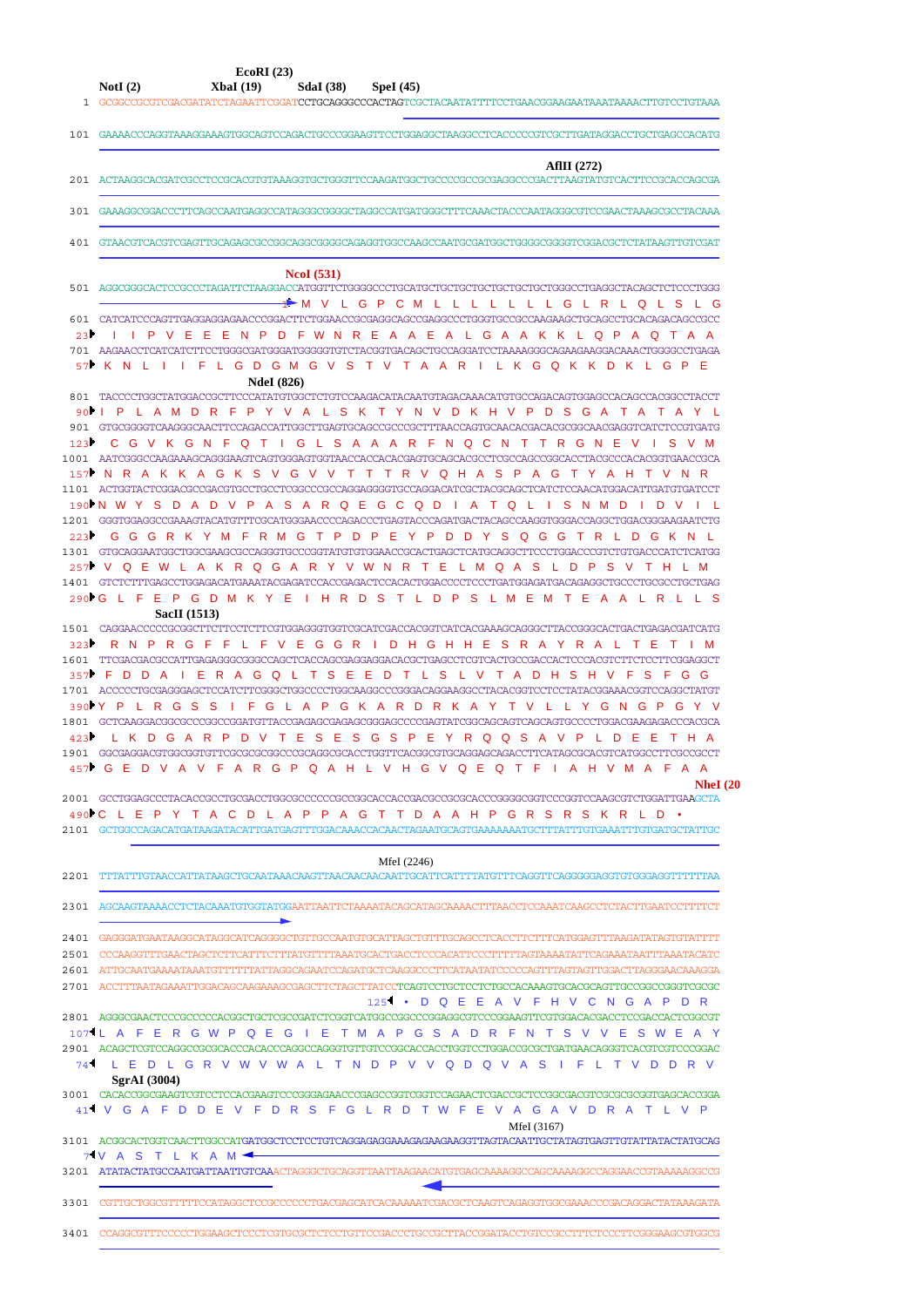|      | 3501 CTTTCTCATAGCTCACGCTGTAGGTATCTCAGTTCGGTGTAGGTCGTTCGCTCCAAGCTGGGCTGTGTGCACGAACCCCCCGTTCAGCCCGACCGCTGCG |
|------|-----------------------------------------------------------------------------------------------------------|
|      | 3601 CCTTATCCGGTAACTATCGTCTTGAGTCCAACCCGGTAAGACACGACTTATCGCCACTGGCAGCAGCCACTGGTAACAGGATTAGCAGAGCGAGGTATGT |
|      | 3701 AGGCGGTGCTACAGAGTTCTTGAAGTGGTGCCTAACTACGGCTACACTAGAAGAACAGTATTTGGTATCTGCGCTCTGCTGAAGCCAGTTACCTTCGGA  |
| 3801 |                                                                                                           |
| 3901 |                                                                                                           |
|      |                                                                                                           |

A 4001